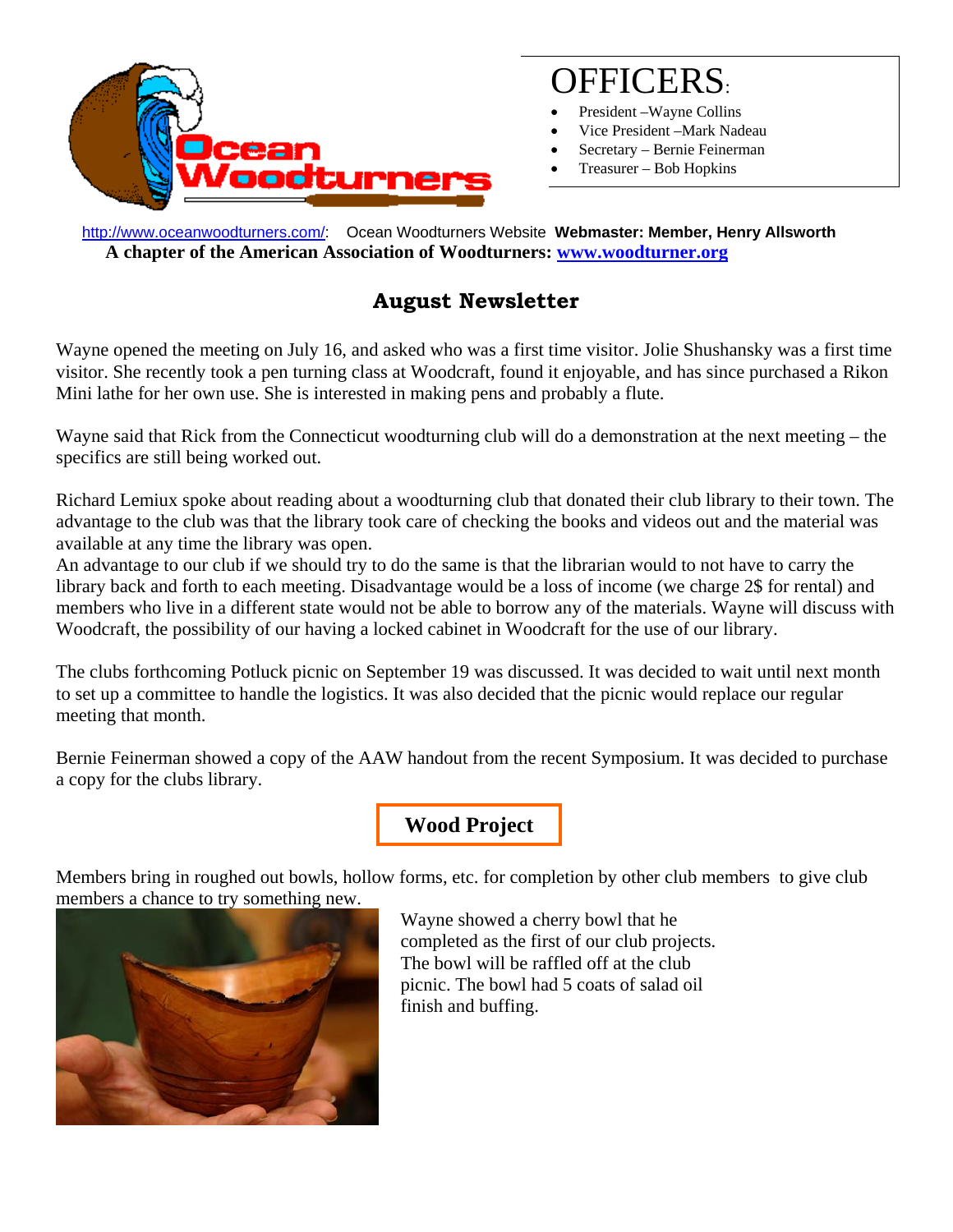

Bob O'Conner showed the citrus bowl that he started completing. The bowl blew apart for some unknown reason and was now in 2 pieces

Bernie Feinerman said that he would try to repair the bowl by slicing out the broken sections and gluing in a replacement strip of a different wood and return it to Bob at a later time for finishing.

A brief discussion was held on "Choke Cherry". What people in RI call "Choke Cherry" is actually Wild Black Cherry. A Choke Cherry tree only gets to be about 6" in diameter while the Wild Black Cherry trees can be several feet in diameter. When cutting Cherry, or most of others trees, the raw ends should be coated with AnchorSeal, or equivalent, as soon as possible to try to minimize checking. Some people have has success using a 50/50 mixture of Titebond and water as a coating.



**Show & Tell** 

George Nazereth showed 2 segmented vases that he turned in 1999. The vases used 16 segments per ring .Now George stays with 12 segments per ring. Wood used was Walnut, Oak veneer, and dowels.



Ed Dowd showed 3 Ash and Mahogany bowls (his first bowls). The third bowl had inlaid circular patches of other woods. He helped a friend make a tiller from some kiln dried Ash and used the cutoffs to make the bowls. Since the Ash was only 2" thick he laminated some Mahogany to the Ash.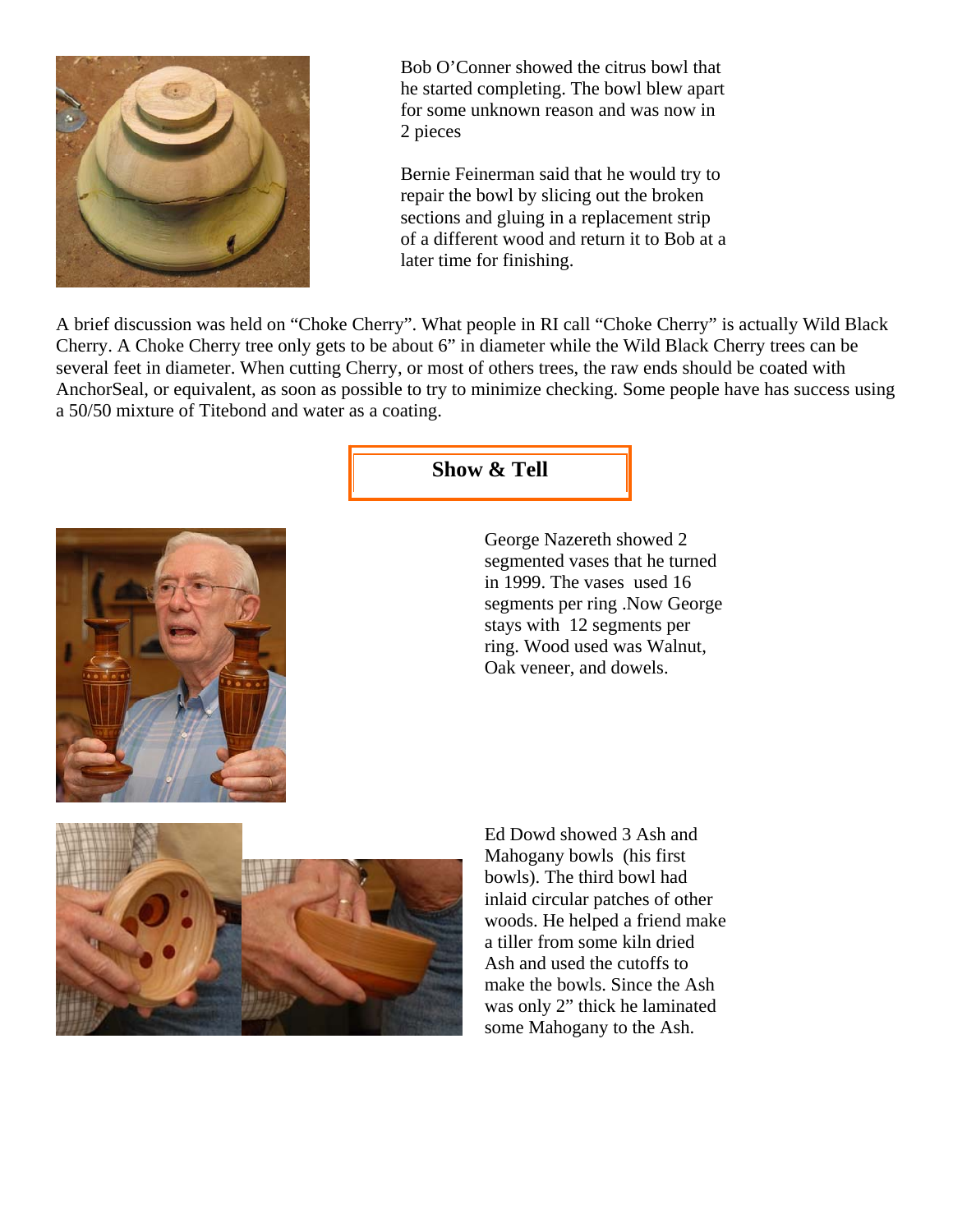

John Chakuroff showed a large hollowing tool using 5/8" steel with stabilizer plus depth gauge that he is making and selling

 A question was asked about power sanding and some recommended the Harbor Freight right angle drills, others felt that the Souix drills were better (though more expensive).



Bill Smith showed a large Maple bowl made for a neighbor using wood from a tree that the neighbor had removed.

Bill offered to make the bowl following the principles of the "Golden Mean" but his neighbors insisted on his making a simple large bowl.



John Bascaglia showed a natural edge cherry burl bowl .

John also asked for advice on how to practically make a table pedestal with reeding on the pedestal. Recommendations included making a a fixture to hold a small trim router and to contact John Chakuroff and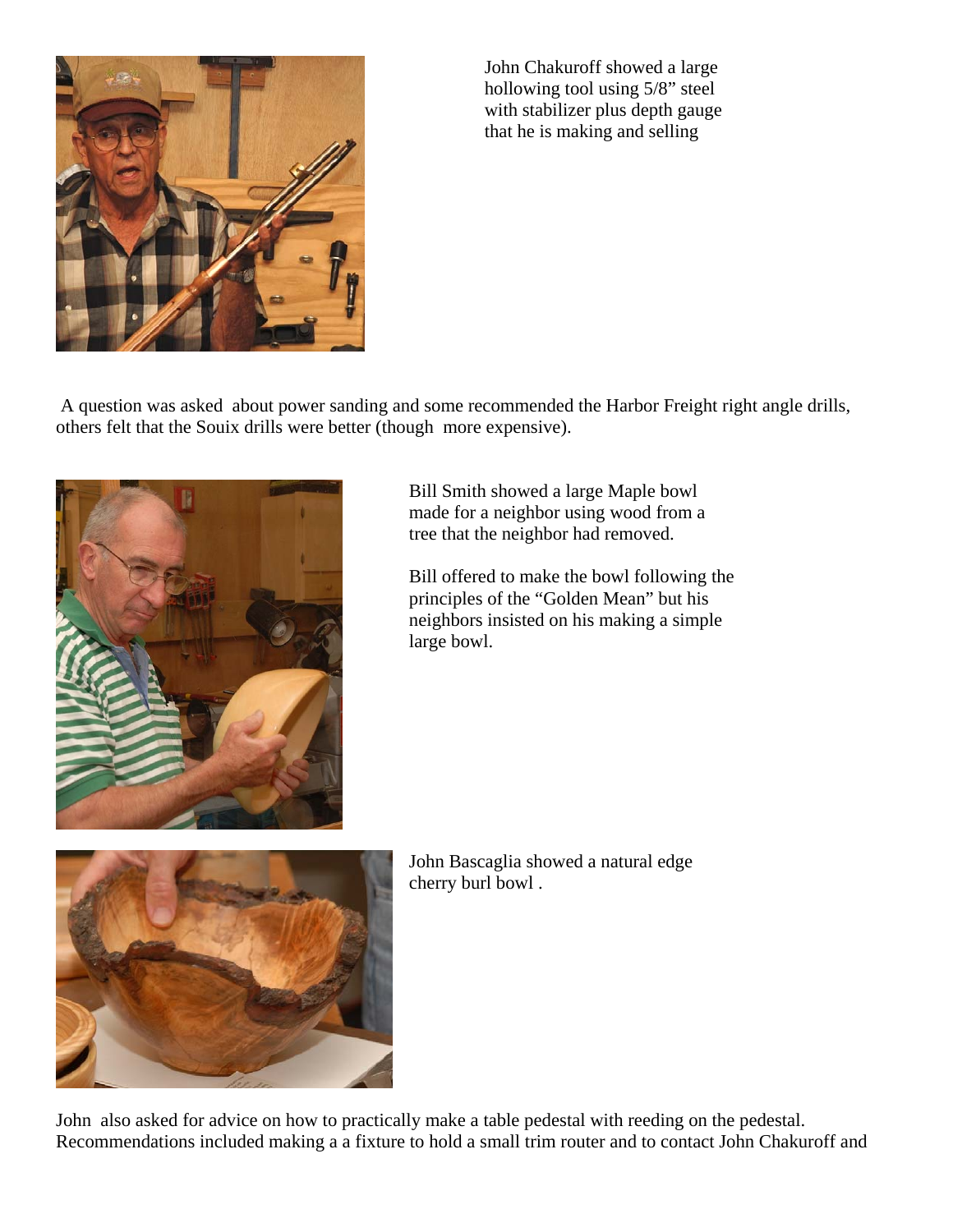Rick Souza for practical suggestions since both had done similar work. AZEK laminate was suggested as fixture material because of its flexibility.



Bernie Feinerman showed 2 Bowlsaws and some box elder cores that were roughed out. There are 2 saws, a 6" with a 1 ¾" blade which can make a 3" high core, and an 8" with a 2 5/8" blade which can make a 3 5/8" high core. The saw needs a wide kerf  $-5/8$ " to  $\frac{3}{4}$ " in width and can the core can be 4" "deep". The coring was done on an old Craftsman monotube lathe. It was aslow process since the saw teeth kept clogging on stringy green Box Elder. www.bowlsaw.com for more information.







Ray Alexandre had a segmented bowl that was a study on Maple and walnut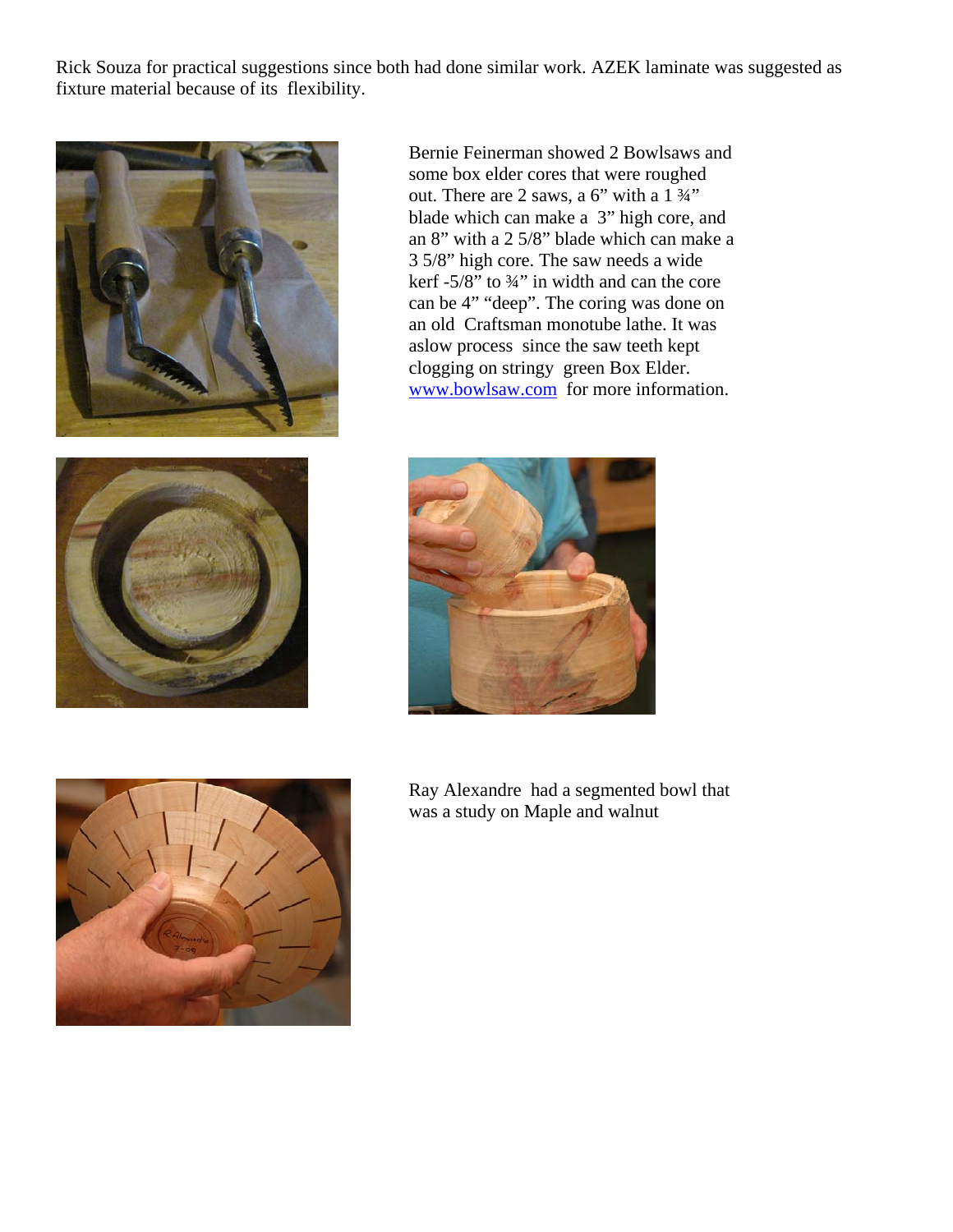

Tom DeBlasio showed some pens that he made. An acrylic pen with its inside pained white as well as the pen barrel which resulted in a different color depth. A wasted wood pen Tom recommended switching to 2 part epoxy, instead of CA glue for assembling pens. Some people recommended Gorilla Glue. He finished his pens using multiple coats of CA glue. 4 coasts of thin CA followed by 2 coats of medium thick CA



Some of the pens included disks made from Coca Cola cans.,double dyed box elder pen, Bethlehem olive, ebony, etc He recommended a gun cleaning cloth from BassPro shops. Others recommended the synthetic batting used in quilts for use as an application pad with CA glue. Some people prefer to use single pen mandrels rather than the standard double mandrel since it is too easy for the longer mandrel to bend under pressure while turning.

Tom DeBlasio offered to do a demo in September on pen making.

#### **July Demonstration**



Mike Murray demonstrated turning a bowl using "green" wood and a Moffat lamp (sold at Woodcraft). He recommended always using an impact resistant face shield and a dust mask while sanding.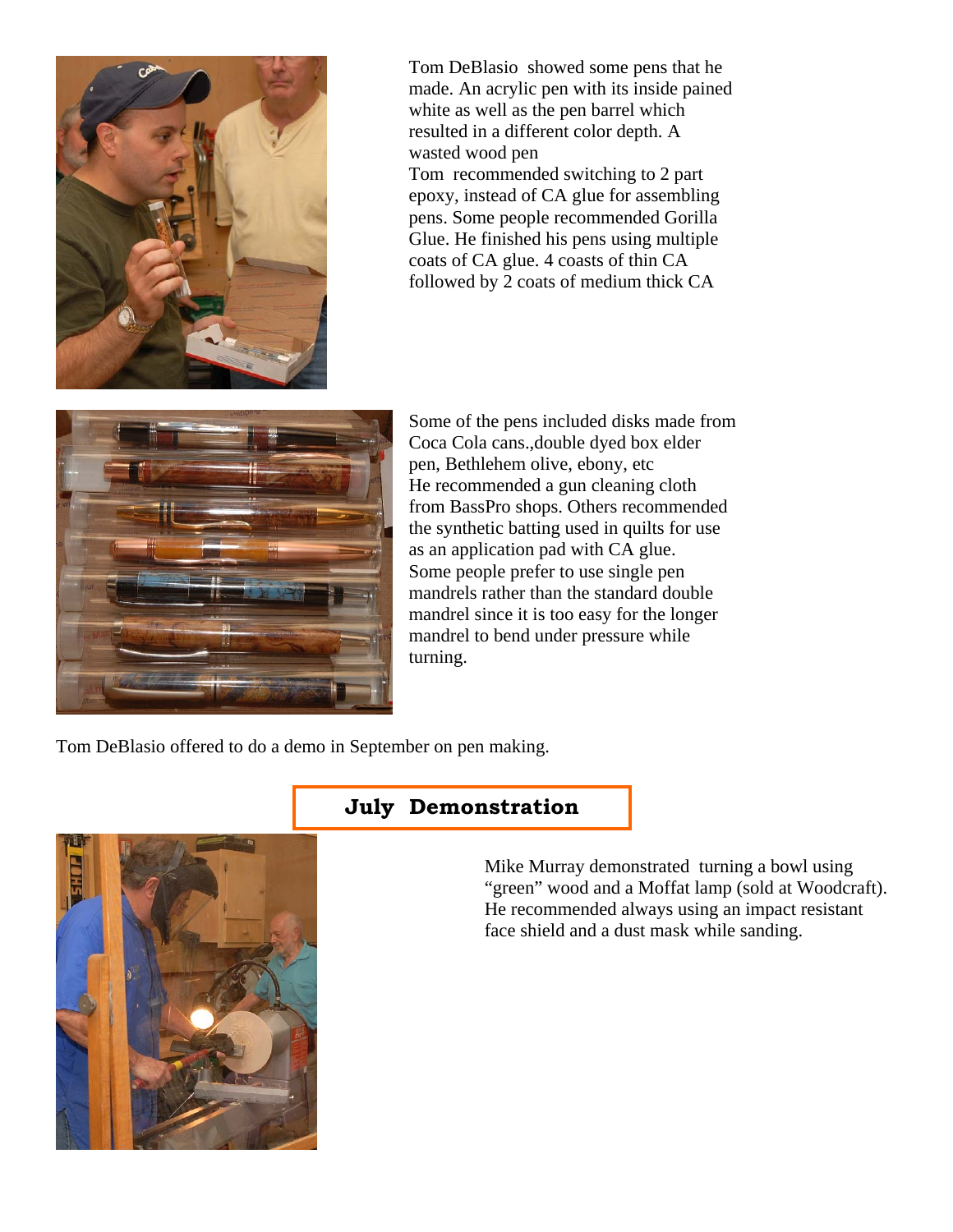



The lamp is aimed at the outside of the bowl and as the bowl is turned and hollowed out light from the lamp shines through the side of the bowl aiding in getting a uniform thin wall

Once a section has been thinned, do not go back and try to thin it some more since the thin wall will be flexing and possibly warping.





Sanding the outside of the bowl **After turning and sanding the bowl was** dismounted, a jam chuck fabricated and the bowl was remounted so that its foot could be turned.